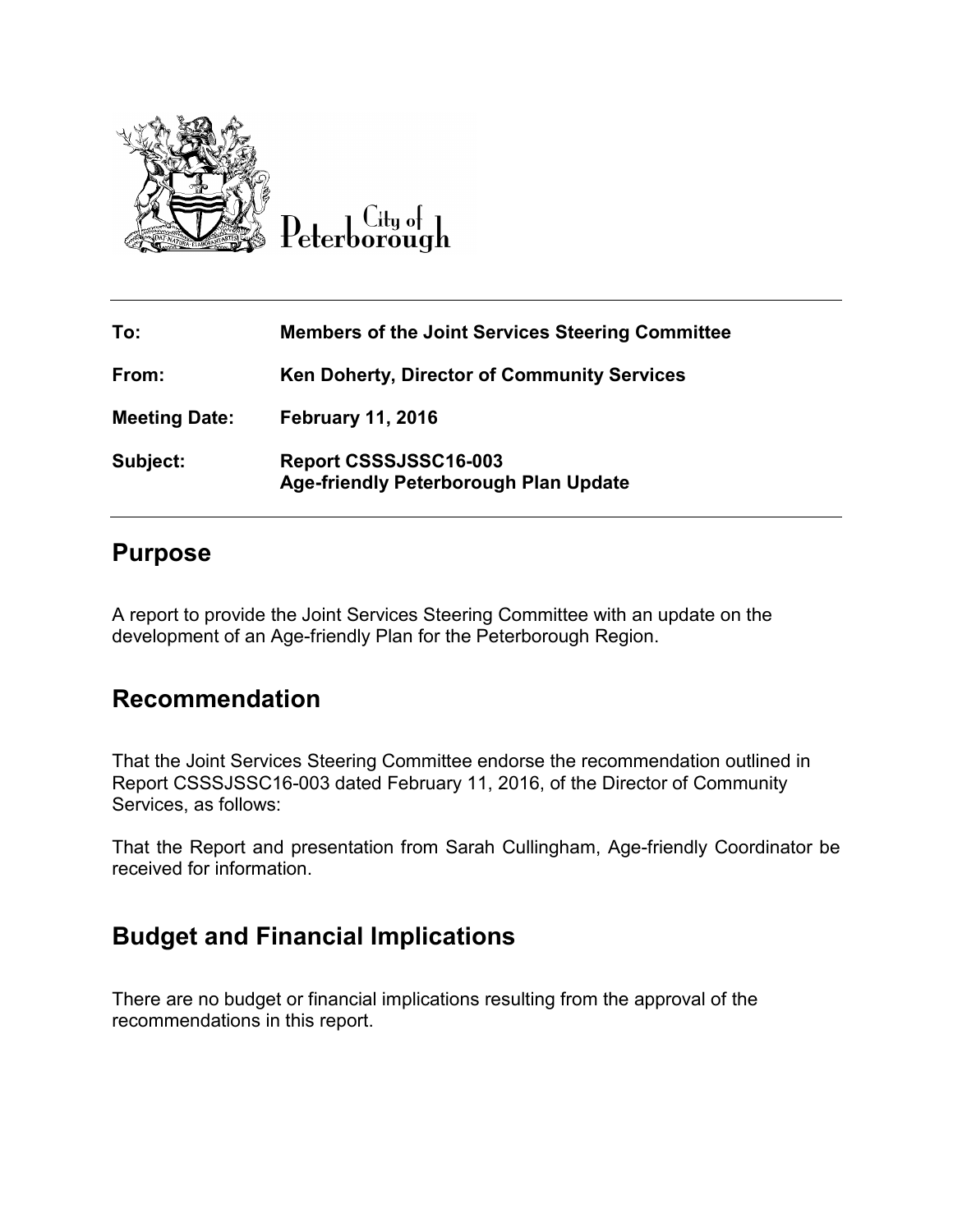## **Background**

In March 2014, City Council passed Report CSSS14-001 (Appendix A), which endorsed the creation of an Age-friendly Plan in partnership with the Peterborough Council on Aging (previously known as the Peterborough Seniors Planning Table). County Council and Curve Lake First Nation Council also endorsed the creation of this plan. The Peterborough Council on Aging (PCOA) is in ongoing discussions with Hiawatha First Nations to bring them into the Age-friendly program.

Creating an Age-friendly Plan for the Peterborough Region is in recognition of the high proportion of people over the age of 65 living in the region. In 2011, there were 27,090 people over 65 years of age in the City and County of Peterborough representing 19.4% of the local population. At this time, the Peterborough Census Metropolitan Area was recognized as having the highest proportion of people over 65 in Canada. This is expected to grow to 27.6% by 2031. Making an Age-friendly Plan will proactively identify areas where the community can improve programs, services, amenities and the social environment to enhance the quality of life for an aging population.

The Age-friendly Plan is being developed using a framework created by the World Health Organization (WHO). The WHO identified 8 domains that cover most aspects that influence the quality of life for older adults. These domains are:

- 1. Outdoor spaces and buildings
- 2. Transportation
- 3. Housing
- 4. Social participation
- 5. Respect and social inclusion
- 6. Civic participation and employment
- 7. Communication and information
- 8. Community support and health services

Age-friendly Peterborough (AFP) is the subcommittee of the PCOA leading the development of the Age-friendly Plan. The membership of Age-friendly Peterborough is found in Appendix B. Sarah Cullingham was hired in September 2014 as the Agefriendly Coordinator using an Ontario Trillium Foundation Grant obtained by the Municipality of Trent Lakes along with funding through the Community Social Plan of the Social Services Division.

The project has reached a significant milestone by completing the consultation phase. Consultations were undertaken in the City, County and Curve Lake First Nation. These were in the form of a survey and focus group sessions. The survey was completed by 1084 people with another 269 people participating in 24 focus group sessions. Valuable data and local stories were collected during this process.